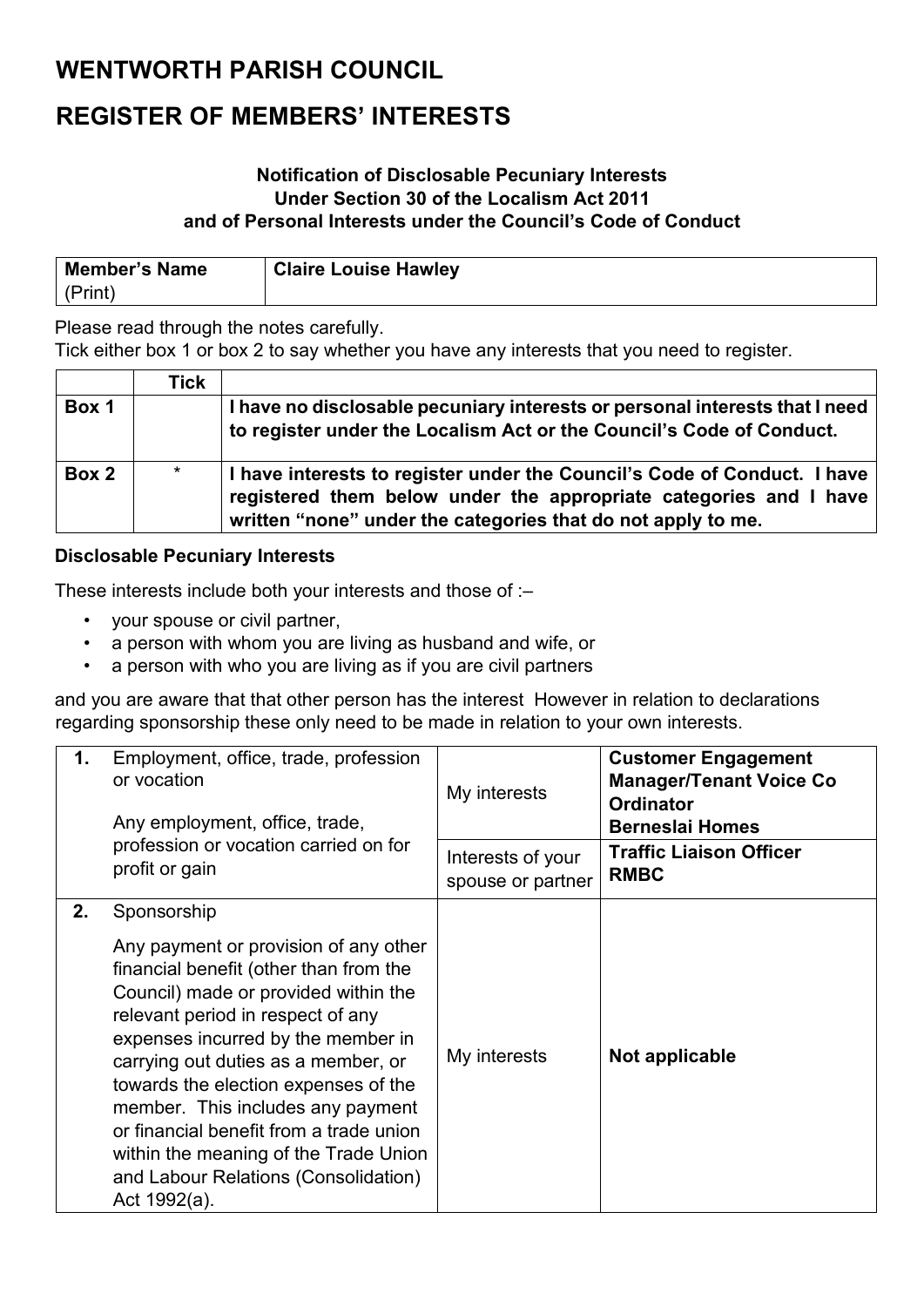## **WENTWORTH PARISH COUNCIL**

# **REGISTER OF MEMBERS' INTERESTS**

| 3. | Contracts<br>Any contract which is made between<br>the relevant person (or a body in which<br>the relevant person has a beneficial<br>interest) and the relevant Council -<br>under which goods or services<br>(a)                                                                                                                                                                                                                                                                  | My interests                           | Not applicable                                              |
|----|-------------------------------------------------------------------------------------------------------------------------------------------------------------------------------------------------------------------------------------------------------------------------------------------------------------------------------------------------------------------------------------------------------------------------------------------------------------------------------------|----------------------------------------|-------------------------------------------------------------|
|    | are to be provided or works are to be<br>executed; and<br>(b)<br>which has<br>been fully<br>not<br>discharged.                                                                                                                                                                                                                                                                                                                                                                      | Interests of your<br>spouse or partner | Not applicable                                              |
| 4. | Land                                                                                                                                                                                                                                                                                                                                                                                                                                                                                | My interests                           | Not applicable                                              |
|    | Any beneficial interest in land which is<br>within the area of the relevant Council.                                                                                                                                                                                                                                                                                                                                                                                                | Interests of your<br>spouse or partner | Not applicable                                              |
| 5. | Licenses<br>Any licence (alone or jointly with<br>others) to occupy land in the area of<br>the Council for a month or longer                                                                                                                                                                                                                                                                                                                                                        | My interests                           | 27A Clayfield Lane<br>Wentworth<br><b>Rotherham S62 7TD</b> |
|    |                                                                                                                                                                                                                                                                                                                                                                                                                                                                                     | Interests of your<br>spouse or partner | As above                                                    |
| 6. | Corporate tenancies<br>Any tenancy where (to the member's<br>knowledge) -<br>(a)<br>the landlord is the Council; and<br>(b)<br>the tenant is a body in which                                                                                                                                                                                                                                                                                                                        | My interests<br>Interests of your      | Not applicable                                              |
|    | the relevant person has a beneficial<br>interest                                                                                                                                                                                                                                                                                                                                                                                                                                    | spouse or partner                      |                                                             |
| 7. | <b>Securities</b><br>Any beneficial interest in securities of<br>a body where-<br>that body (to the member's<br>(a)<br>knowledge) has a place of business                                                                                                                                                                                                                                                                                                                           | My interests                           | Not applicable                                              |
|    | or land in the area of the Council; and<br>either-<br>(b)<br>(i) the total nominal value of the<br>securities exceeds £25,000 or one<br>hundredth of the total issued share<br>capital of that body; or<br>(ii) if the share capital of that body is<br>of more than one class,<br>the total nominal value of the shares<br>of any one class in which the relevant<br>person has a beneficial interest<br>exceeds one hundredth of the total<br>issued share capital of that class. | Interests of your<br>spouse or partner | Not applicable                                              |